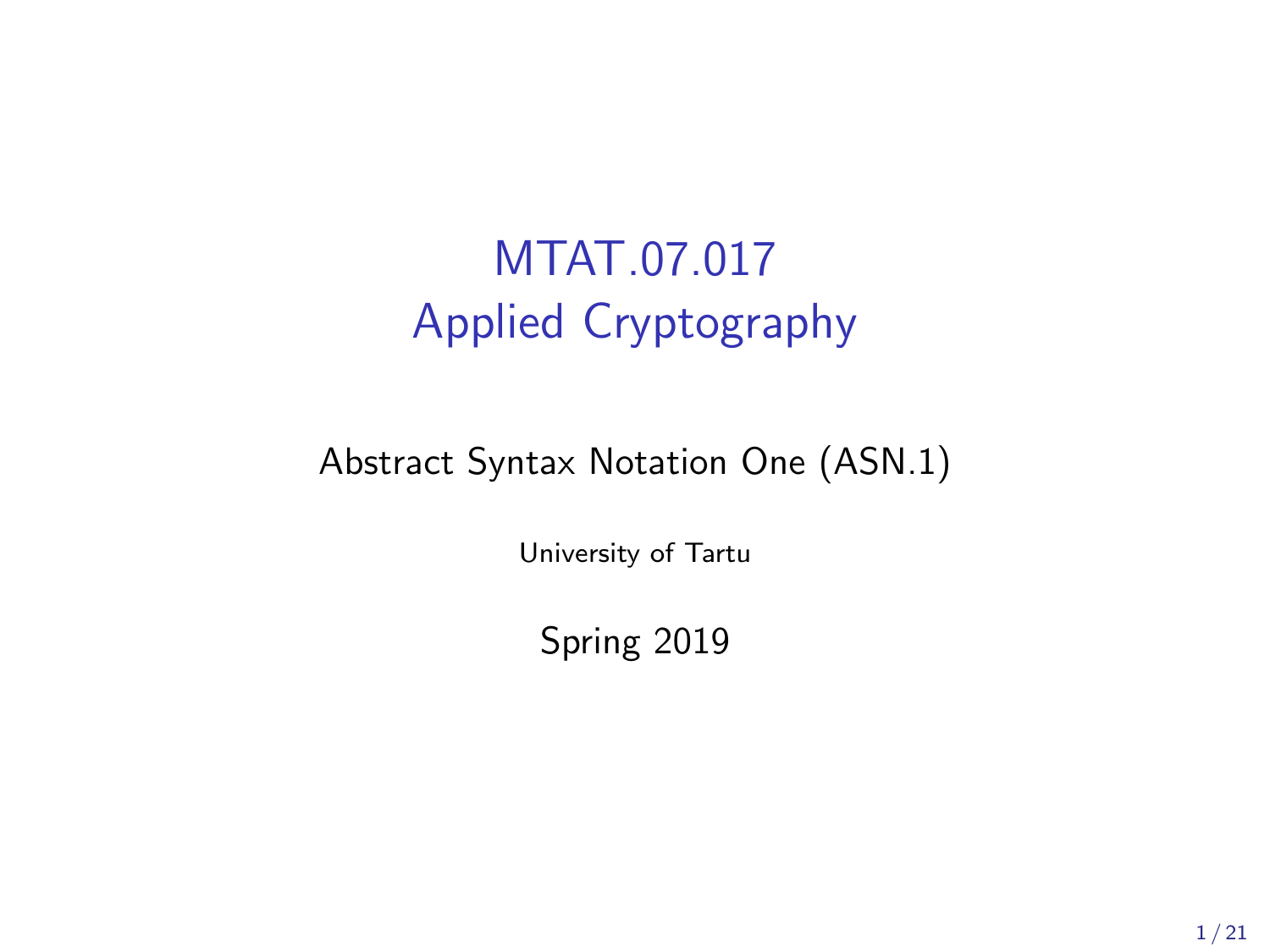### Abstract Syntax Notation One

"ASN.1 is a standard interface description language for defining data structures that can be serialized and deserialized in a cross-platform way. It is broadly used in telecommunications and computer networking, and especially in cryptography."

Notation to describe abstract types and values Describes information – not representation

Similar to XML schema, however:

- ASN.1 is rich with built-in data types
- ASN.1 is not tied to particular encoding mechanism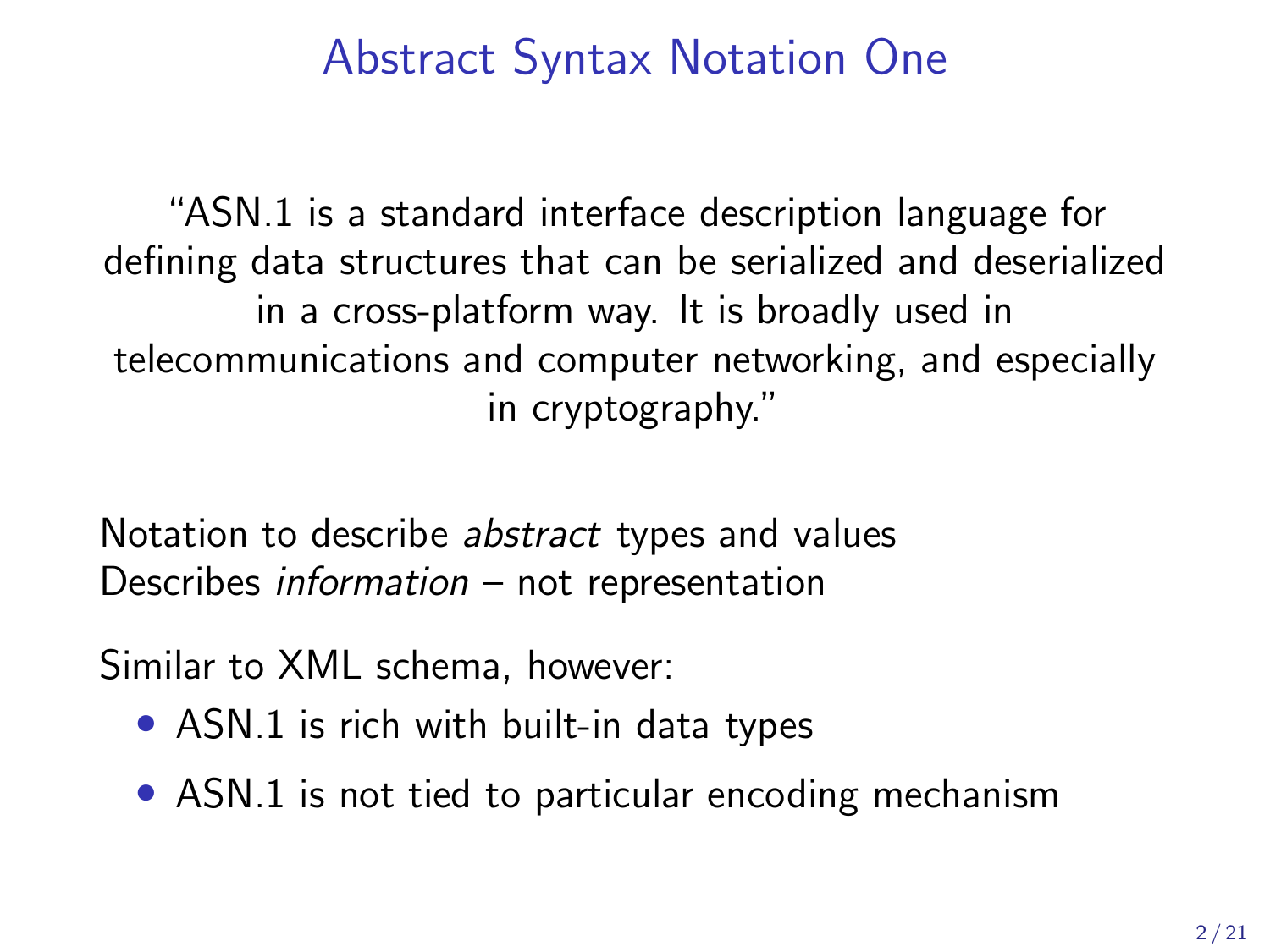### ASN.1 example

```
-- ASN.1 module
MyQAProtocol DEFINITIONS ::= BEGIN
   MyQuestion ::= SEQUENCE {
      id INTEGER (0..999),
      text UTF8String
   }
   MyAnswer ::= SEQUENCE {
      id INTEGER (0..999),
      text UTF8String
   }
   -- new type defined
END
```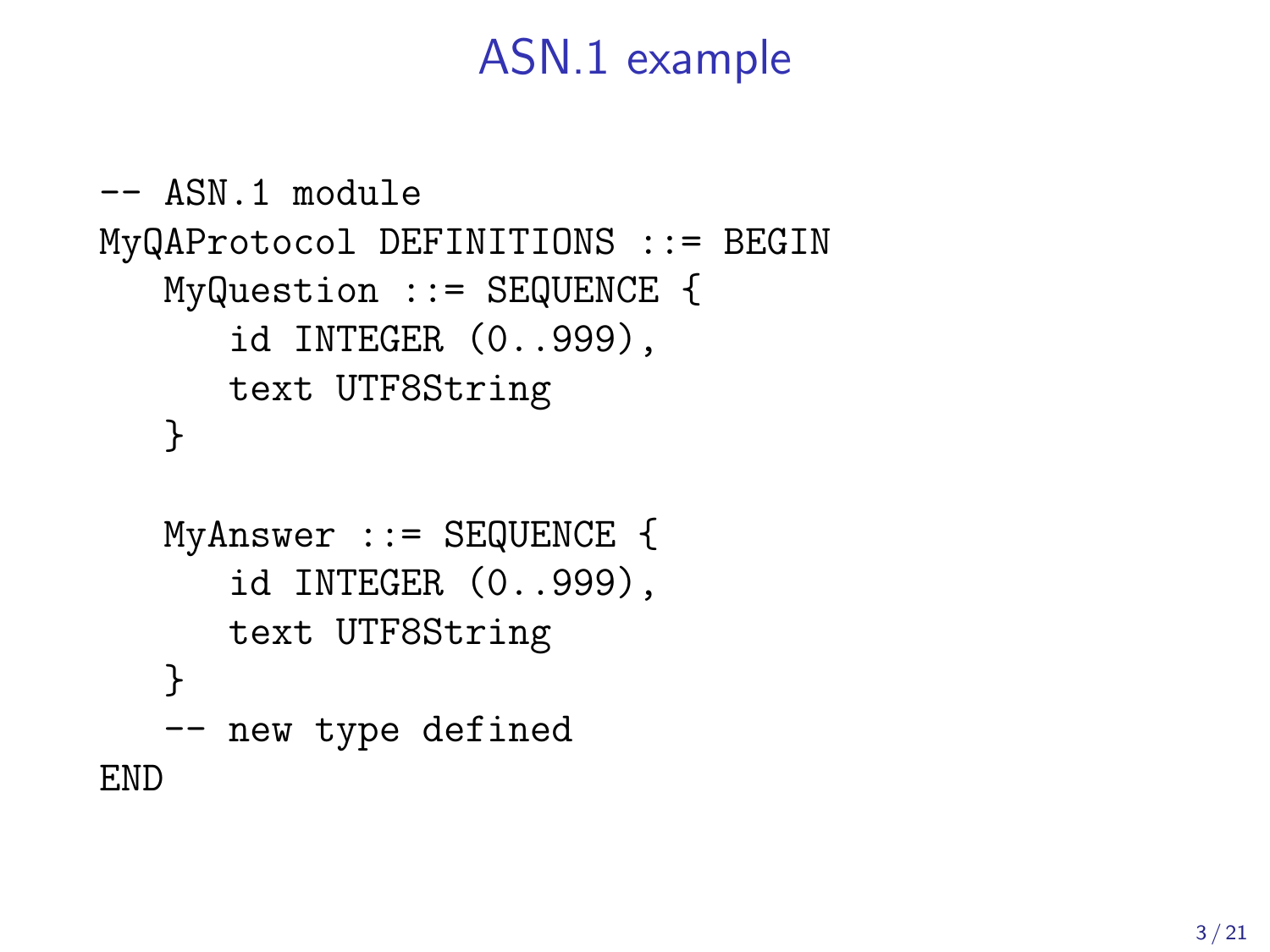### ASN.1 simple types

```
NULL -- only possible value is Null
BOOLEAN -- True or False
INTEGER -- whole numbers -infinity..+infinity
REAL -- mantissa, base, exponent
OCTET STRING - values 0x00. 0xFFBIT STRING - 0-s and 1-s
UTF8String -- UTF-8 characters
NumericString -- [space]0123456789
PrintableString -- printable ASCII chars
IA5String -- ASCII chars 0x00..0x7F
BMPString -- UNICODE BMP code points
UTCTime -- time in form "YYMMDDhhmmssZ"
```
There are more...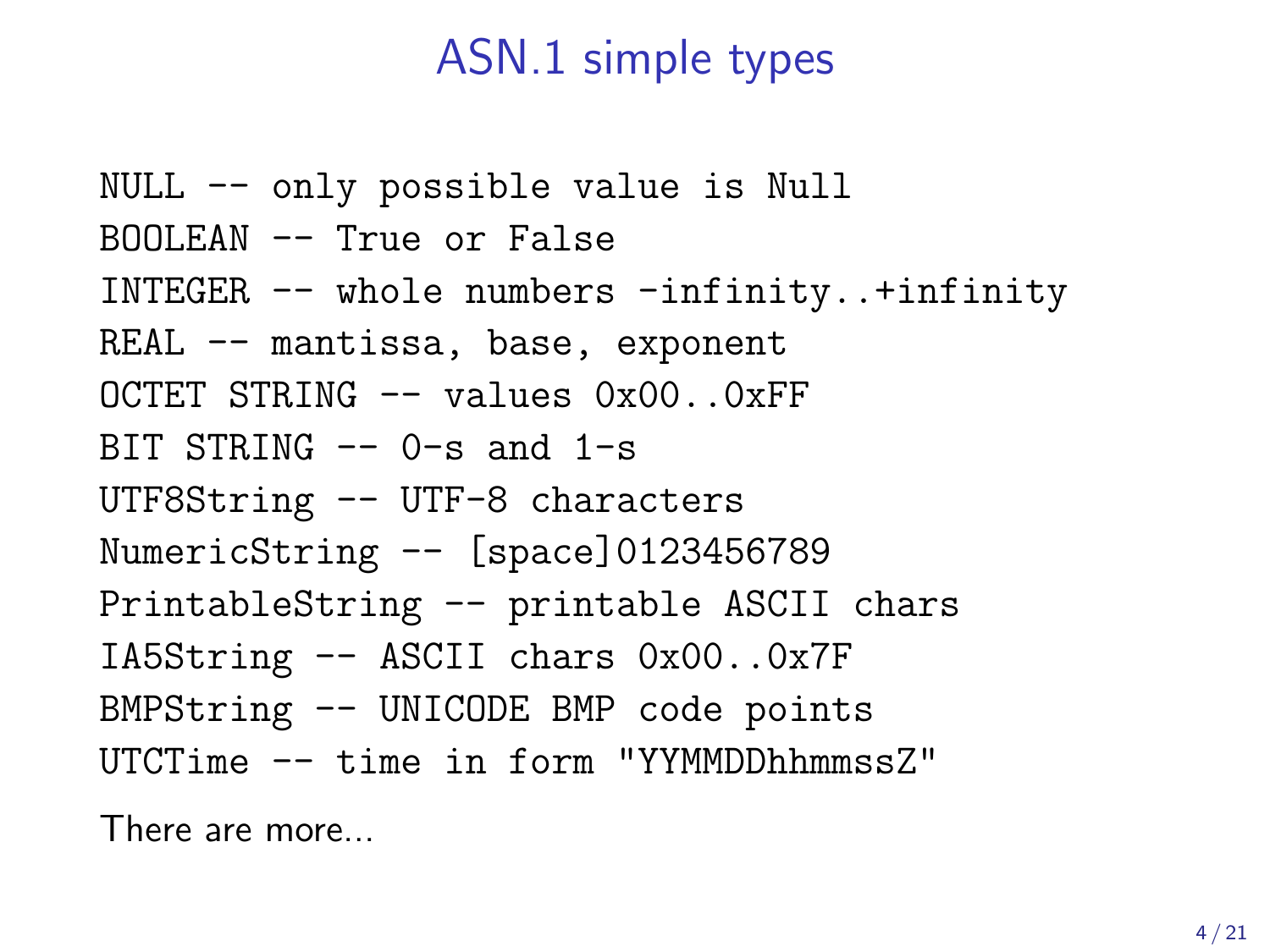### ASN.1 structured types

```
YearInfo ::= SEQUENCE {
   year INTEGER (0..9999),
   isLeapYear BOOLEAN
}
Person ::= SET {
   name IA5String,
   age INTEGER,
   female BOOLEAN
}
Prize ::= CHOICE {
   car IA5String,
   cash INTEGER,
   nothing NULL
}
```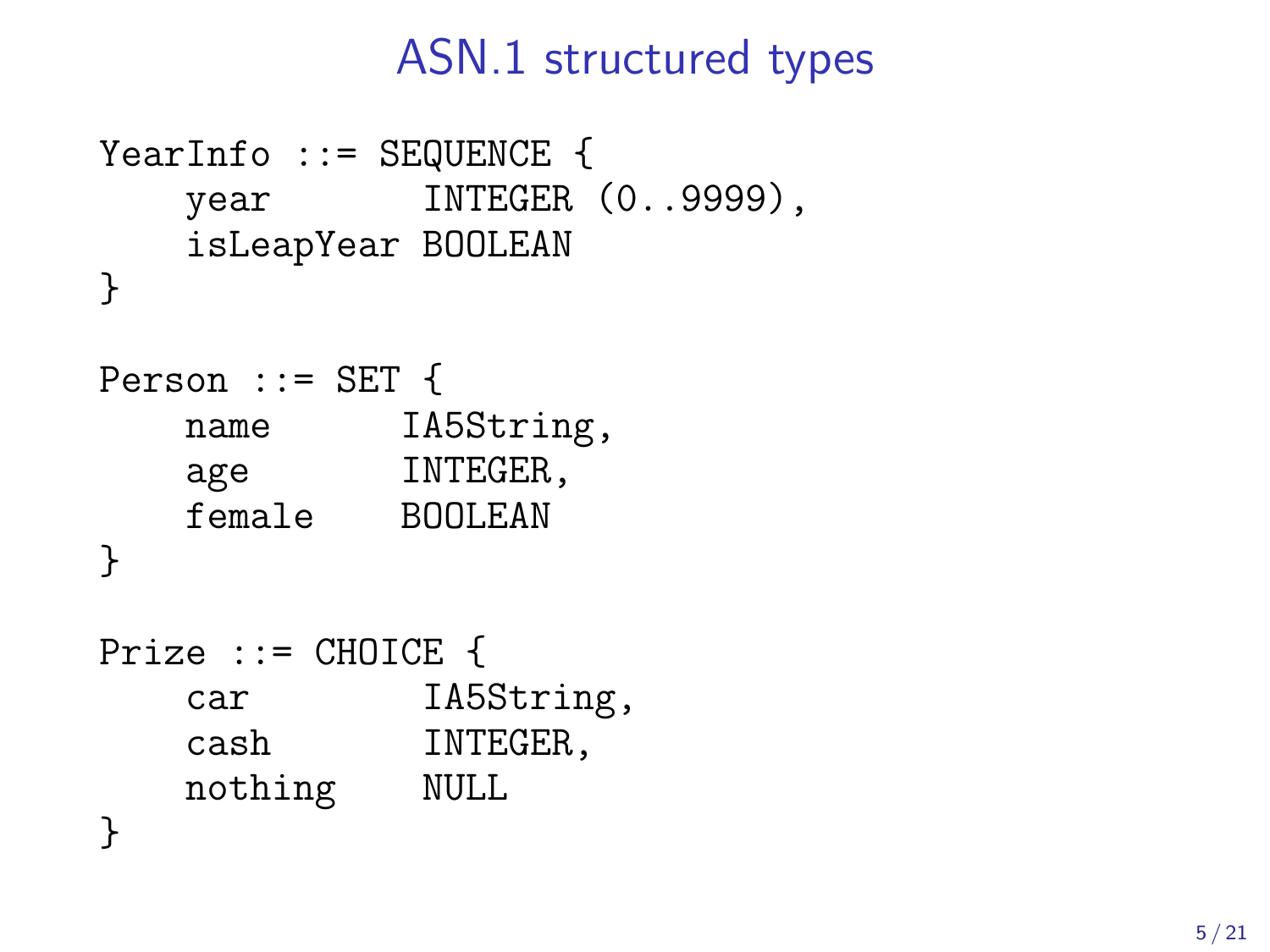# ASN.1 OBJECT IDENTIFIER

Algorithm ::= OBJECT IDENTIFIER rsa Algorithm ::= {1.2.840.113549.1.1.1}

 $iso(1)$  member-body(2) us(840) rsadsi(113549) pkcs(1) pkcs-1(1) rsaEncryption(1)



<http://oid-info.com>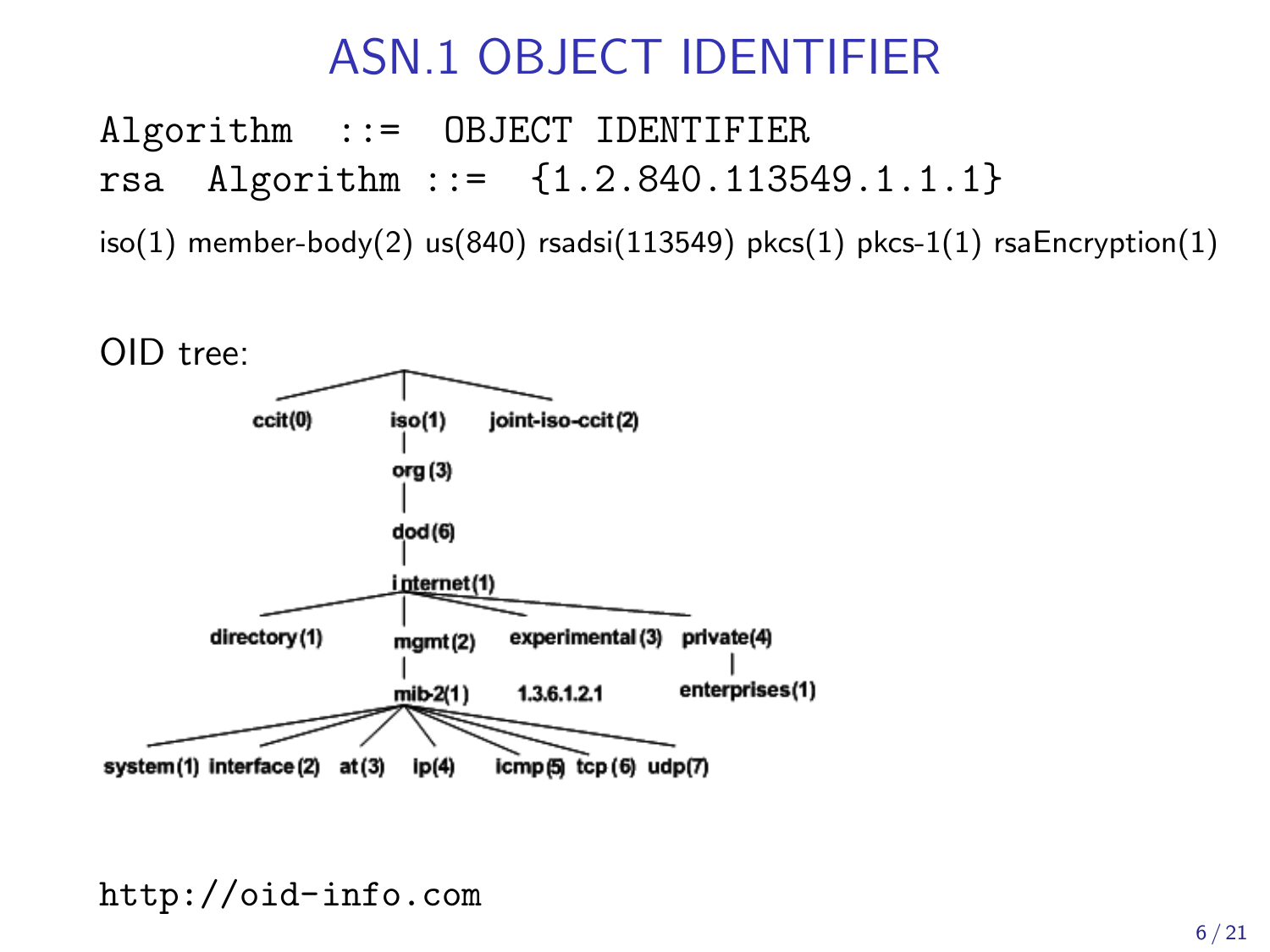# ASN.1 encodings

```
-- ASN.1 type definition
Question ::= SEQUENCE {
    id INTEGER,
    questionText UTF8String
}
```
How do we encode this structure for transmission?

The standard ASN.1 encoding rules:

- Basic Encoding Rules (BER)
- Distinguished Encoding Rules (DER)
- Packed Encoding Rules (PER)
- XML Encoding Rules (XER)
- JSON Encoding Rules (JER)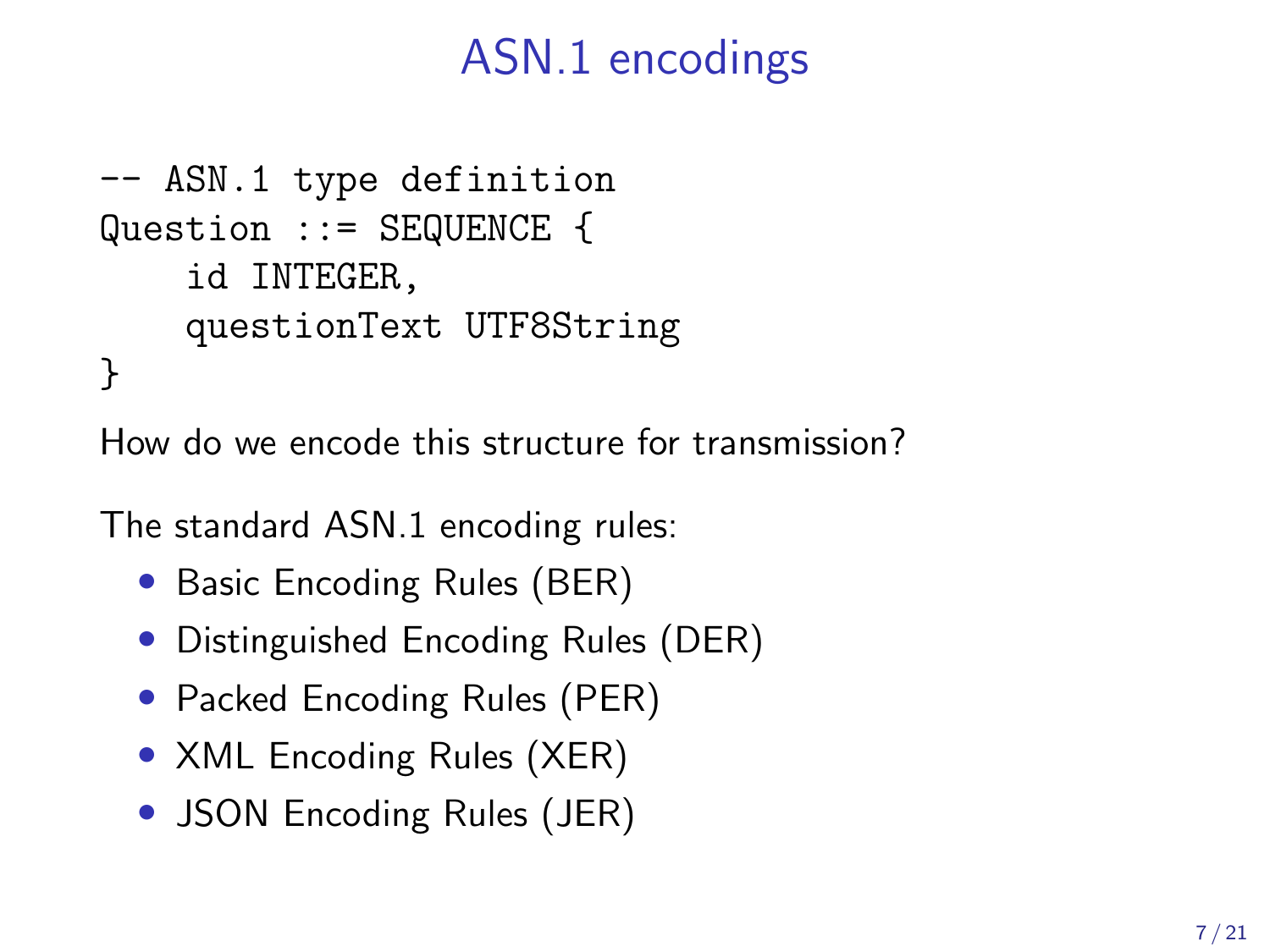# XML Encoding Rules (XER)

```
-- ASN.1 type definition
Question ::= SEQUENCE {
    id INTEGER,
    questionText UTF8String
}
<!-- XER-encoded object -->
<Question>
  <id>42</id>
  <questionText>Why is it so?</questionText>
</Question>
```
- Human readable
- Inefficient encoding
- Canonicalization needed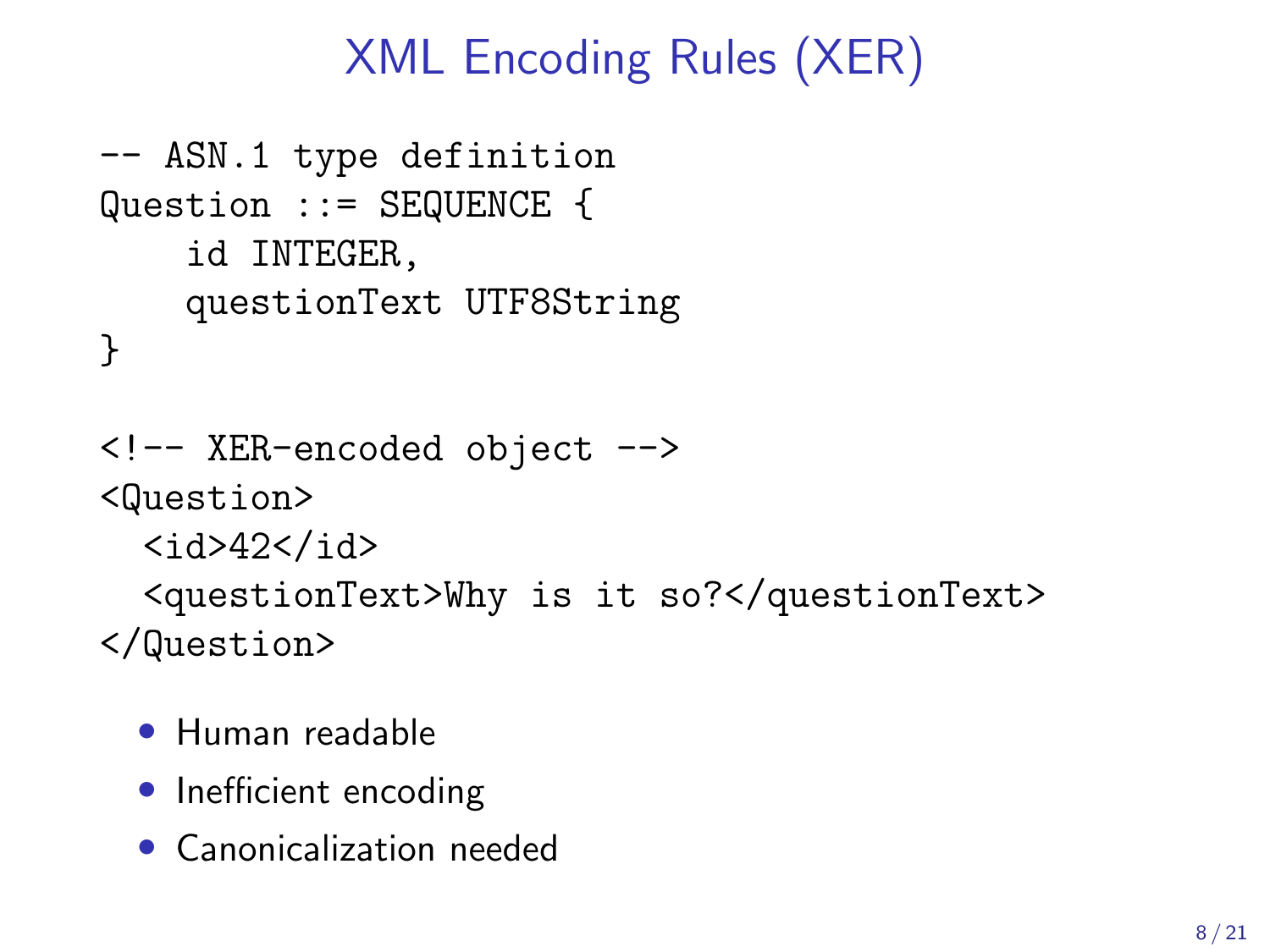# Distinguished Encoding Rules (DER)

- Efficient encoding
- A value can be encoded only in a single way
- Data is encoded as type-length-value (TLV) element:

msg UTF8String :: = "Hello"

Type: UTF8String Length: 5 bytes Value: "Hello"

DER encoded:

[0x0c] [0x05] [0x48 0x65 0x6c 0x6c 0x6f] ...

```
$ echo -e -n "\x0c\x05Hello" > hello.der
$ sudo apt install dumpasn1
$ dumpasn1 hello.der
  0 5: UTF8String 'Hello'
```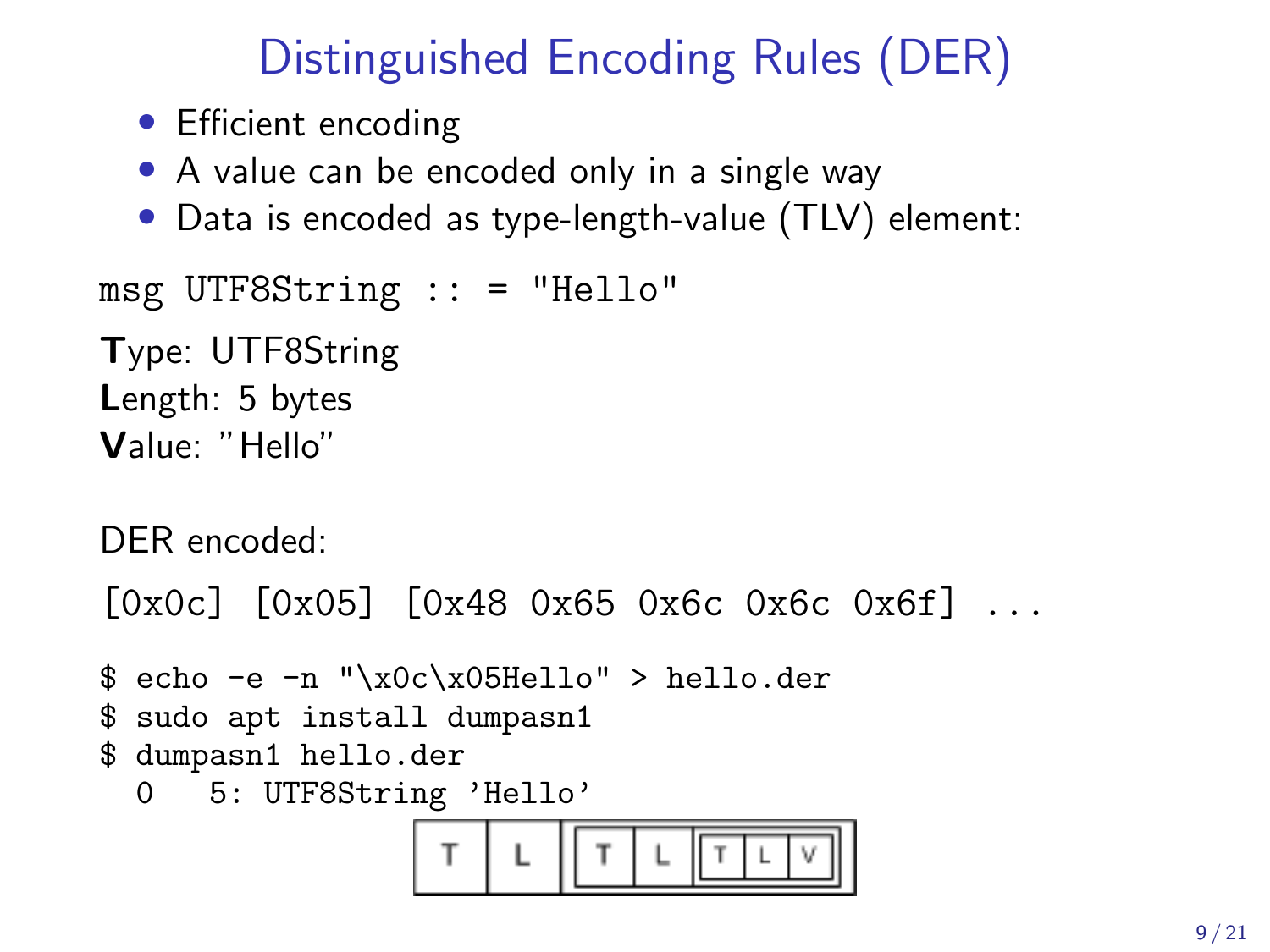### Task: ASN.1 DER encoder – 10p

Implement ASN.1 DER encoder that can encode subset of ASN.1 types by implementing these functions:

- def asn1\_boolean(bool):
- def asn1\_integer(i):
- def asn1\_bitstring(bitstr):
- def asn1\_octetstring(octets):
- def asn1\_null():
- def asn1\_objectidentifier(oid):
- def asn1\_sequence(der):
- def asn1\_set(der):
- def asn1\_printablestring(string):
- def asn1\_utctime(time):
- def asn1\_tag\_explicit(der, tag):
- def asn1\_len(content): <-- helper function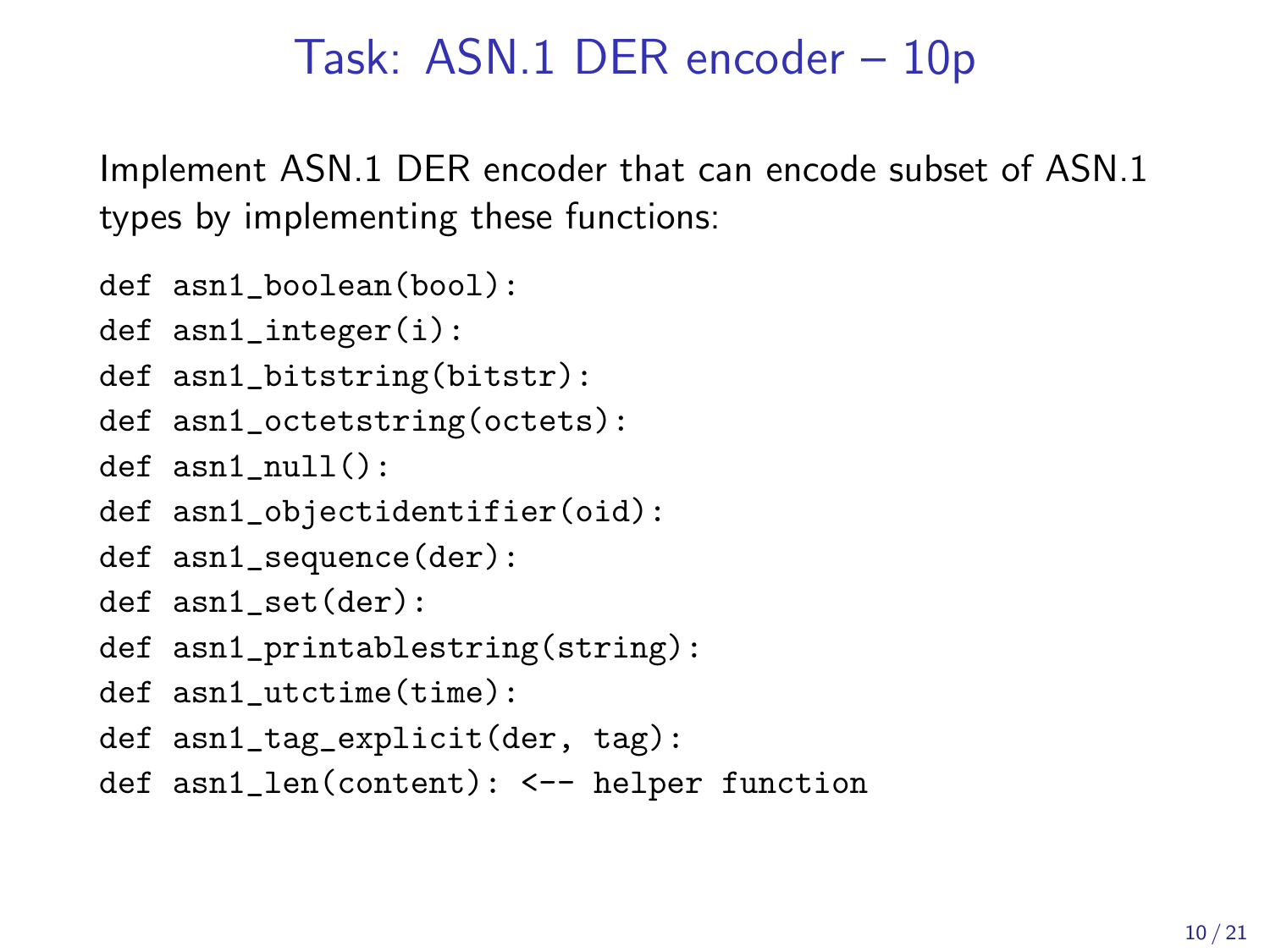#### Task: ASN.1 DER encoder

And encodes this artificial ASN.1 structure (test case):



\$ ./asn1\_encoder.py asn1.der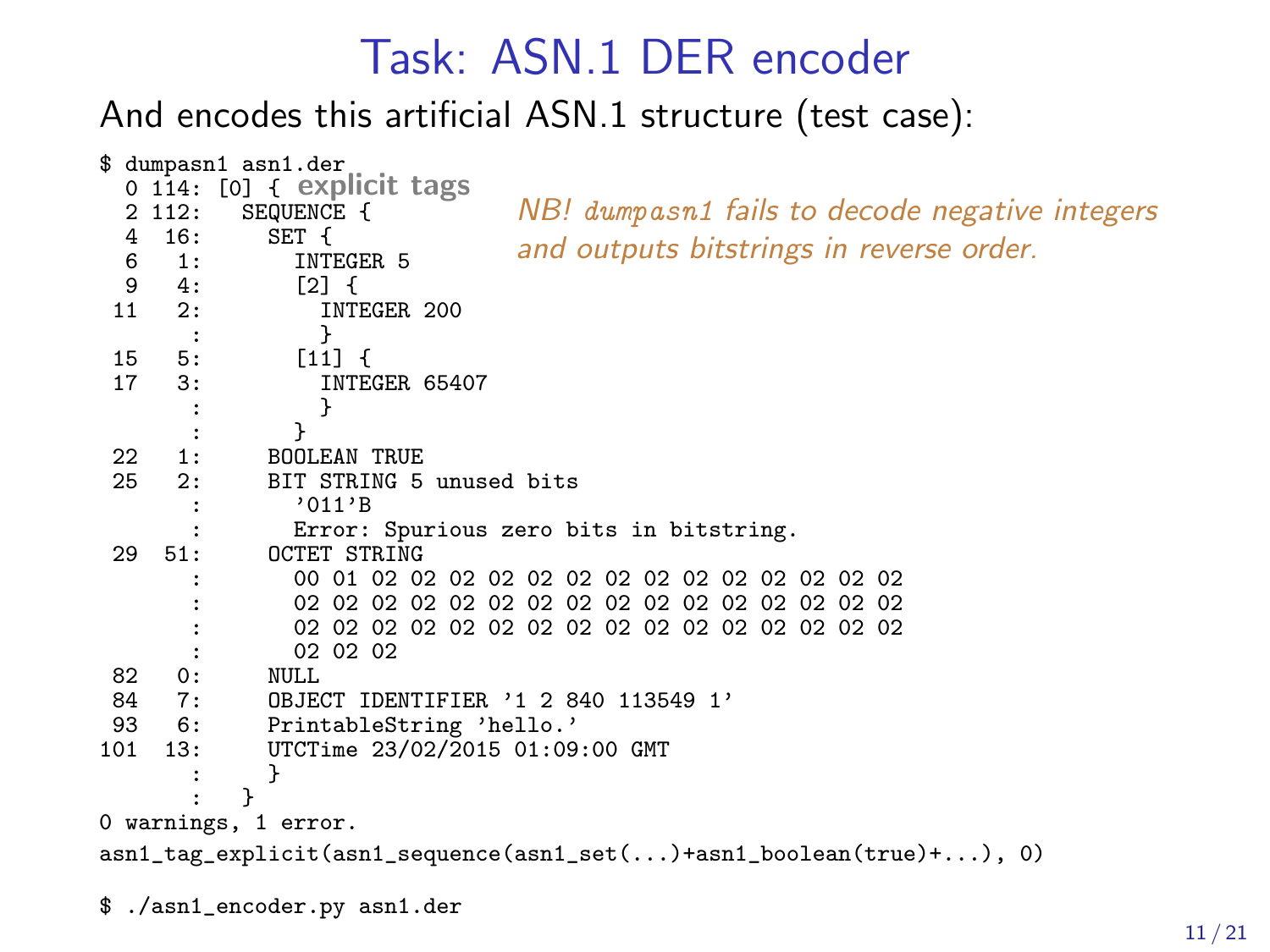# Type-Length-Value: Type



0x0c – 00 0 01100 (universal, primitive, UTF8String)

A Layman's Guide to a Subset of ASN.1, BER, and DER: <http://luca.ntop.org/Teaching/Appunti/asn1.html> ASN.1 encoding rules: Specification of BER, CER and DER: <http://www.itu.int/ITU-T/studygroups/com17/languages/X.690-0207.pdf>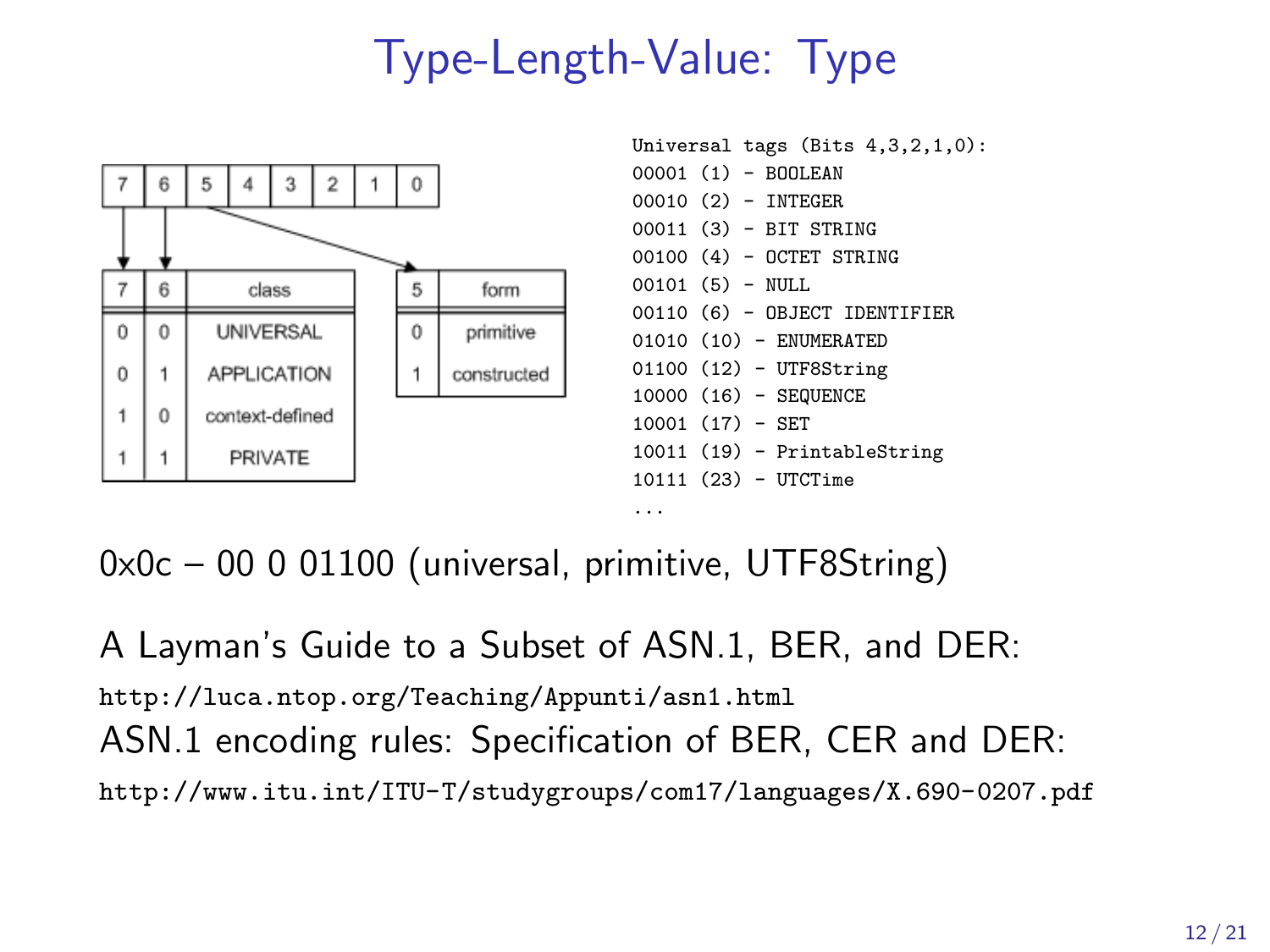# Type-Length-Value: Length

- $asn1$  len(value\_str):  $-1.5p$ 
	- If the number of value octets < 128 then length octet encodes the number of value octets
	- Else the most significant bit of the first length octet is set to 1 and the remaining 7 bits encode the number of length octets that follow
		- The following length octets encode the number of value octets (use nb() without the length parameter)

Example:

```
Length 126: 01111110
Length 127: 01111111
Length 128: 10000001 10000000
Length 1027: 10000010 00000100 00000011
                      (4 \leq 8) | 3
                           = 1027
```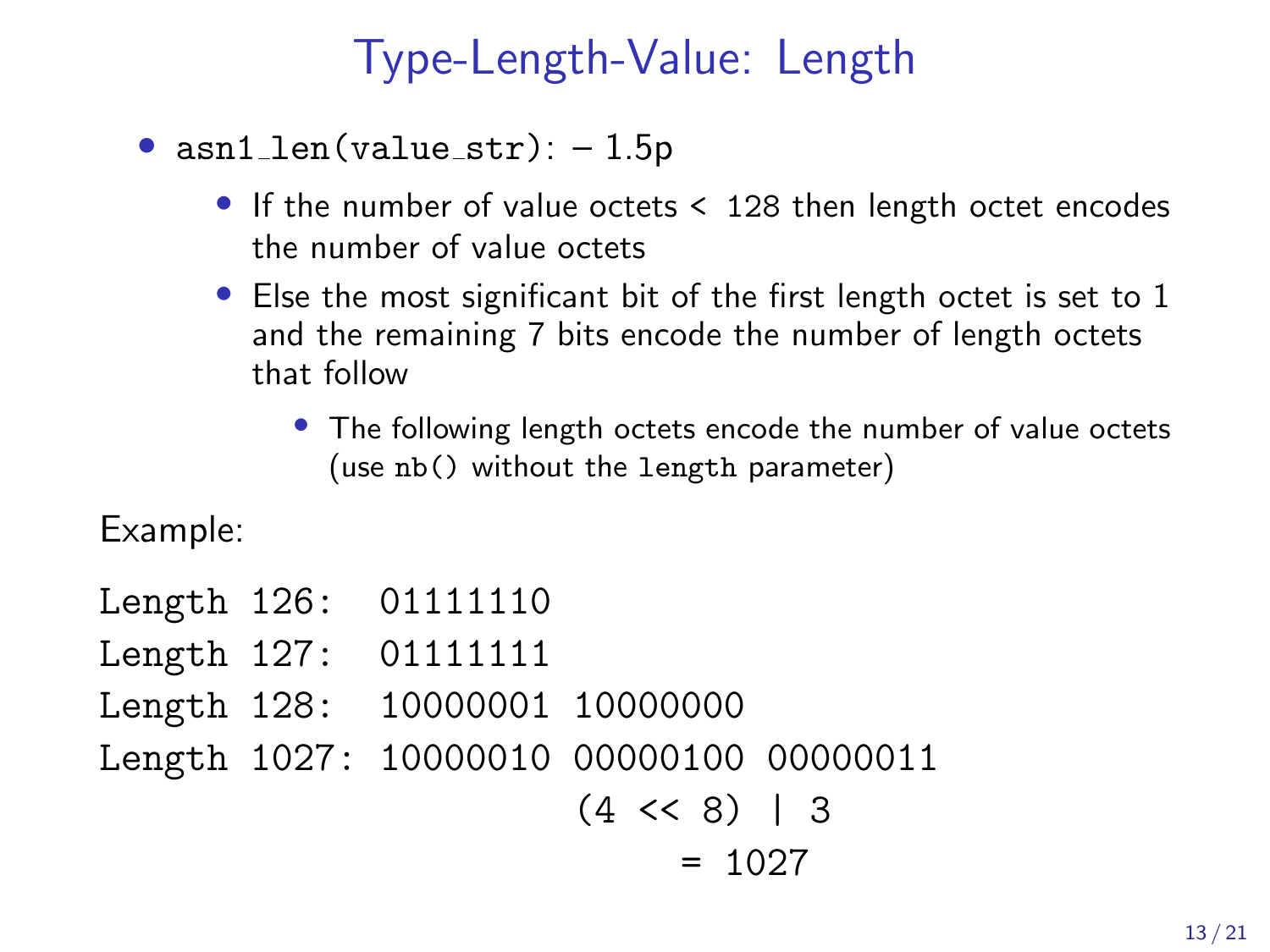- $asn1_boolean(bool): -0p$ 
	- Encodes boolean value
	- Universal, primitive, tag 1 (00 0 00001)
	- Value octet contains 0x00 for FALSE and 0xff for TRUE
- asn1\_integer(int):  $-1p$ 
	- Encodes integer (only positive integers must be supported)
	- Universal, primitive, tag 2
	- Two's complement integer encoding:
		- Convert integer to bytestring using nb() without the length parameter
		- Integer value 0 is encoded as zero byte (not empty bytestring)
		- If the most significant bit of MSB for a positive integer is 1 then prepend zero (0x00) byte

INTEGER: 140 DER: 00000010 00000010 00000000 10001100 Type Length Padding Integer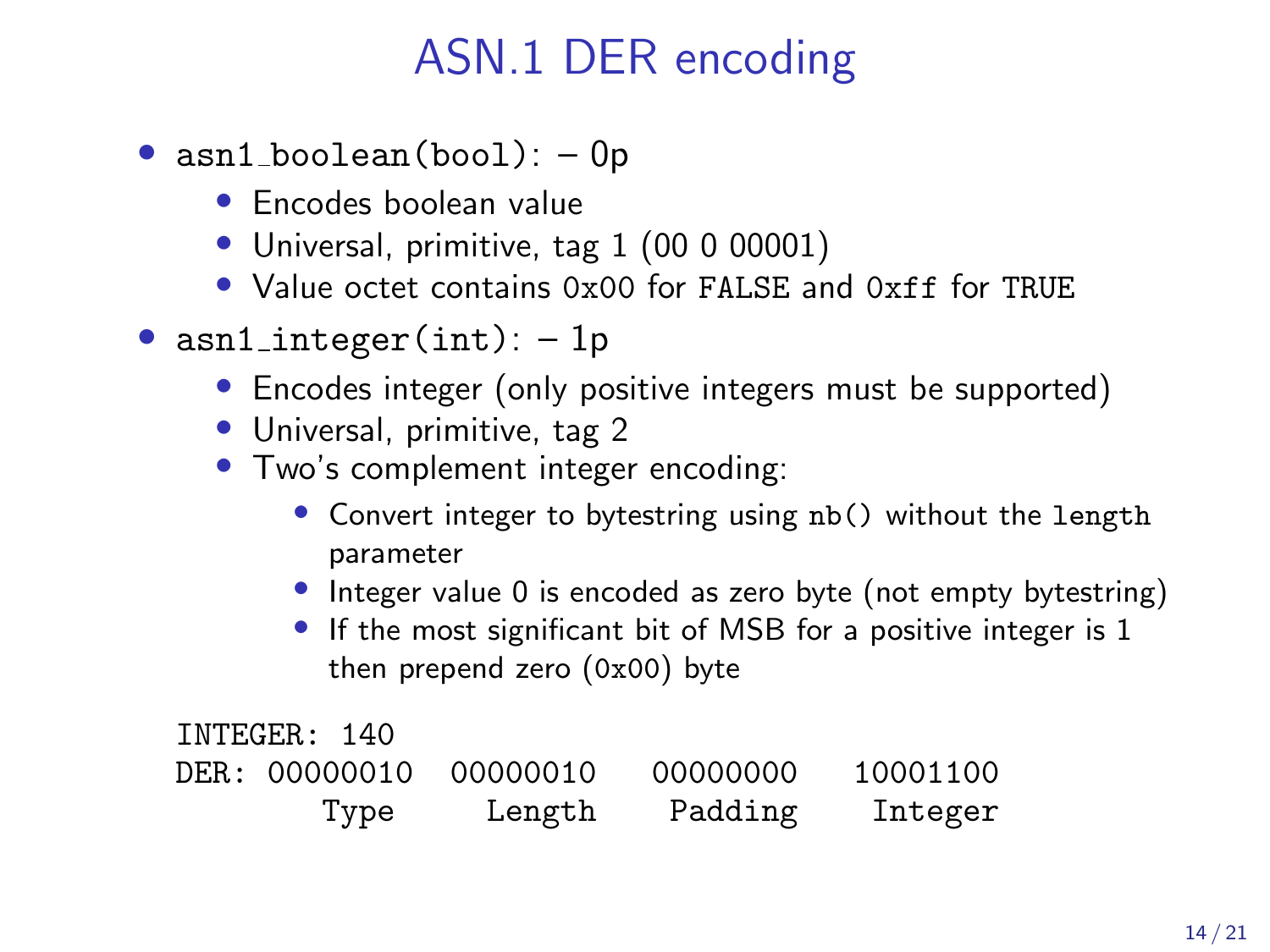## 250,000 Estonian ID cards could be faulty

<https://news.err.ee/116849/250-000-estonian-id-cards-could-be-faulty>



A coding mistake by the Certification Center, the company behind the software of ID cards, means 250,000 ID cards could cause problems for users in the future.

The problem concerns Estonian ID cards issued between September 2014 and September 2015, and if not fixed, will mean users are unable to use ID cards with the new version of the Google Chrome browser.

"We let a fault slip through our software development process," Certification Center head Kalev Pihl told Postimees. The problem surfaced when Google worked out a new version of Chrome, which has more detailed checks.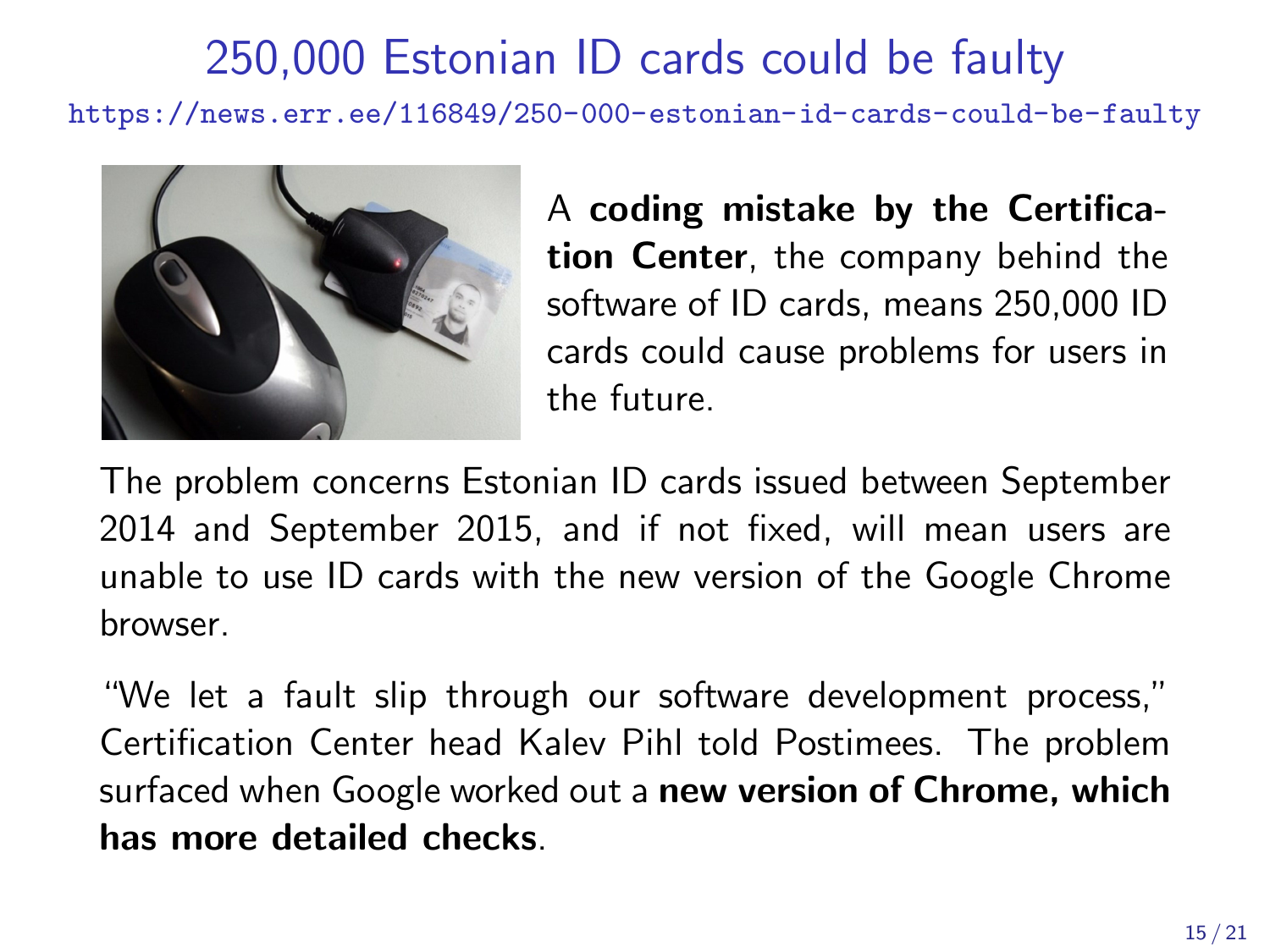- asn1\_bitstring(str\_of\_bits):  $-2p$ 
	- Encodes an arbitrary bitstring value (e.g. '010101')
	- Universal, primitive, tag 3
	- Bitstring is right-padded with zero bits to form full octet string
	- First octet of value octets encodes number of padding bits

BIT STRING: 010101 DER: 00000011 00000010 00000010 01010100 Type Length Padding-length Padded-bitstring

- asn1\_octetstring(byte\_str):  $-0.2p$ 
	- Encodes an arbitrary string of octets
	- Universal, primitive, tag 4
- $asn1_null()$ : 0.2p
	- Denotes a null value
	- Universal, primitive, tag 5
	- No value octets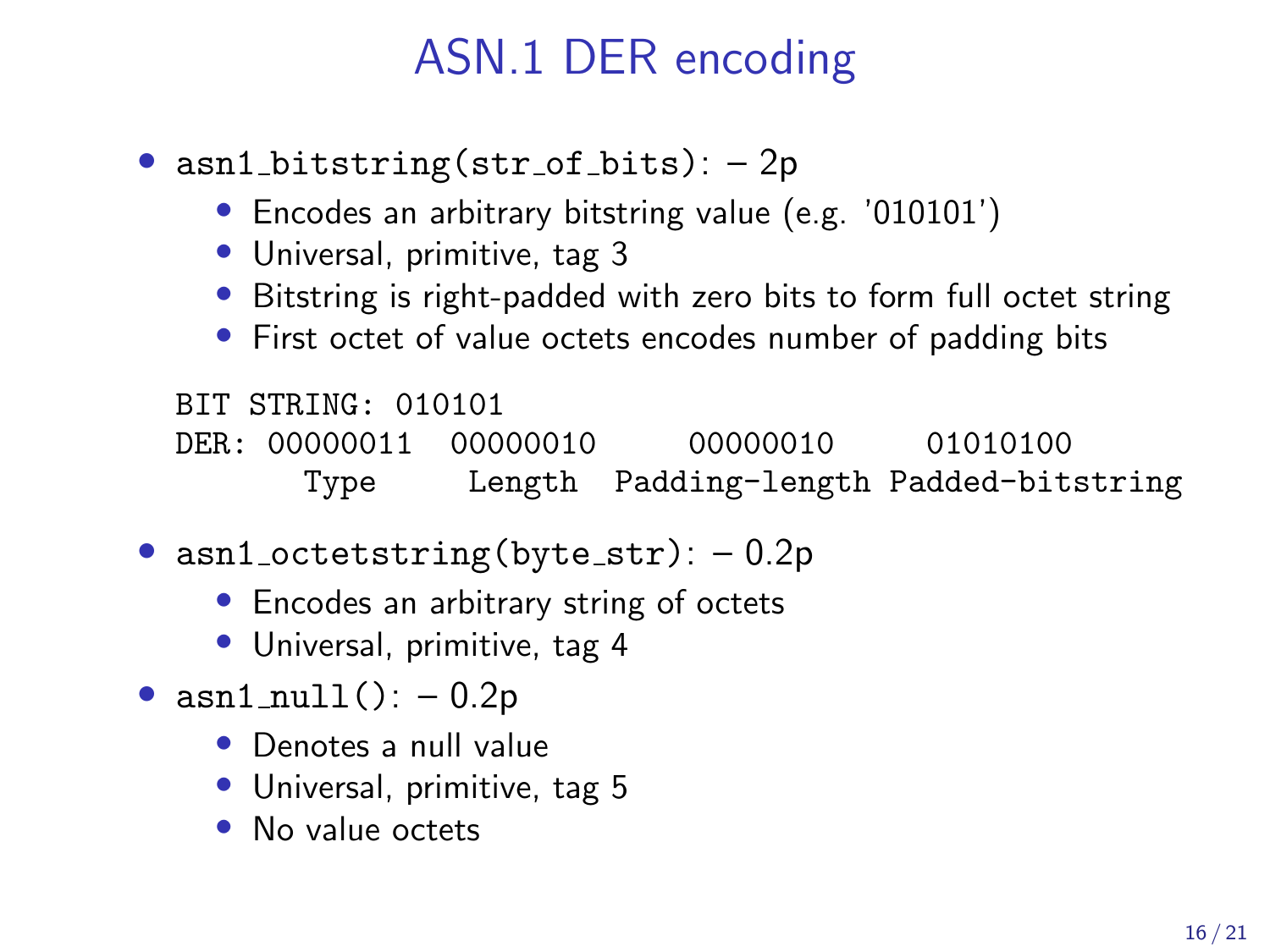• asn1\_objectidentifier(list\_of\_oid\_components): -3p

- An object identifier, which is a sequence of integer components
- Universal, primitive, tag 6
- The first value octet has value:  $40 * \text{comp1} + \text{comp2}$
- The following value octets encode comp3, comp4, ...
	- Each component is encoded using 7 righmost bits of the octets
	- Each octet's leftmost bit (except for the last) is 1

Example:

```
OBJECT IDENTIFIER: 1.2.840 (US (ANSII))
0000 0110 0000 0011 0010 1010 1 0000110 0 1001000
Type Length 40*1+2 6 72
                               (6 \le 7) | 72 = 840
```
- asn1\_sequence(der\_bytestr):  $-0.2p$ 
	- Encodes ordered collection of one or more types
	- Universal, constructed, tag 16
	- Value octets contain DER encoded data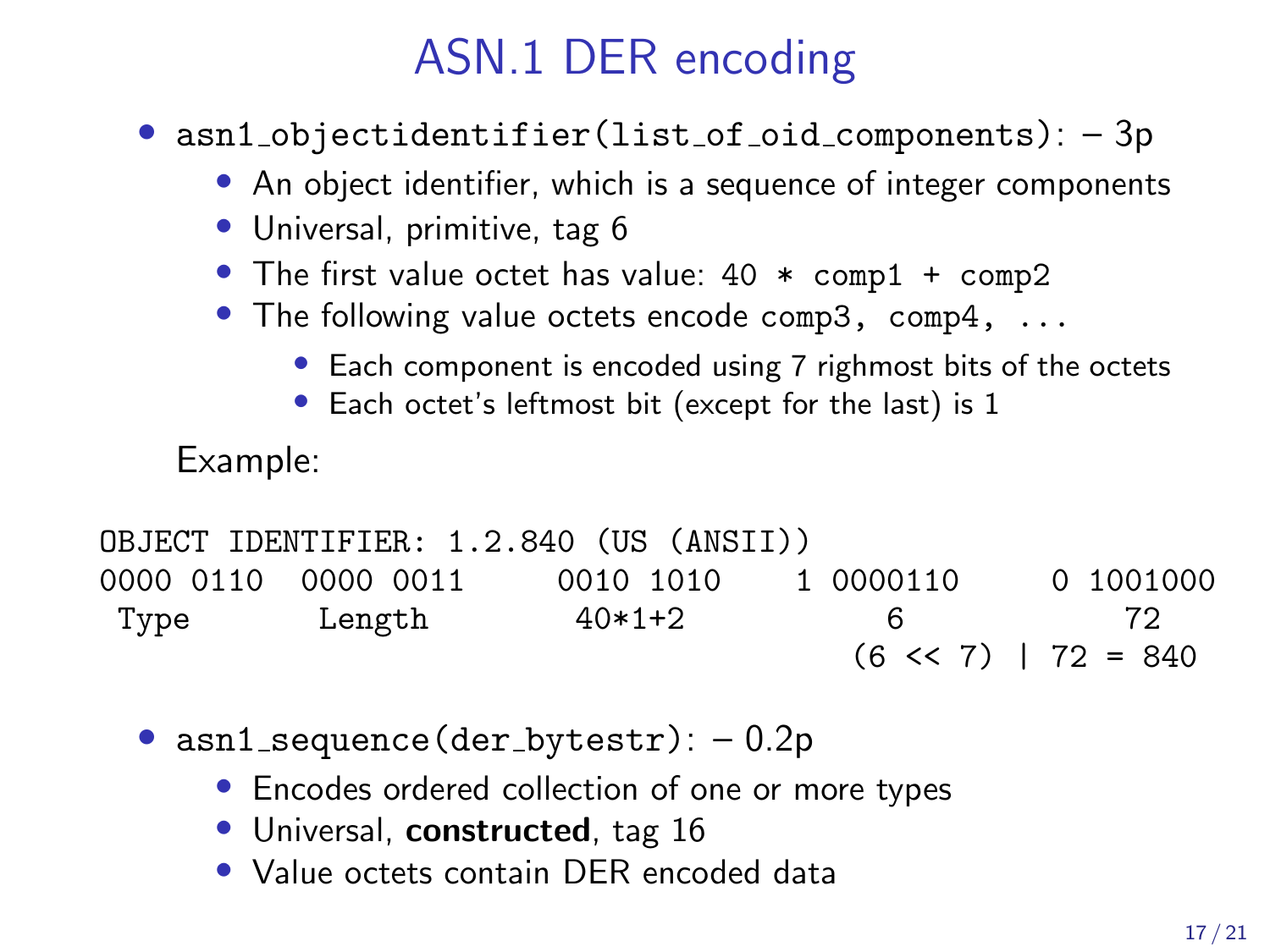- $asn1_set(der_bytestr): -0.2p$ 
	- Encodes unordered collection of one or more types
	- Universal, constructed, tag 17
	- Value octets contain DER encoded data
- asn1\_printablestring(bytestr):  $-0.2p$ 
	- Encodes an arbitrary string of printable characters  $[a-zA-Z0-9' ()+,-./:=?]$
	- Universal, primitive, tag 19
	- Value octets contain printable string octets
- $asn1$ -utctime (date-str):  $-0.2p$ 
	- Encodes "coordinated universal time" (GMT Greenwich Mean Time)
	- Universal, primitive, tag 23
	- Value octets contain string representation of time in form "YYMMDDhhmmssZ"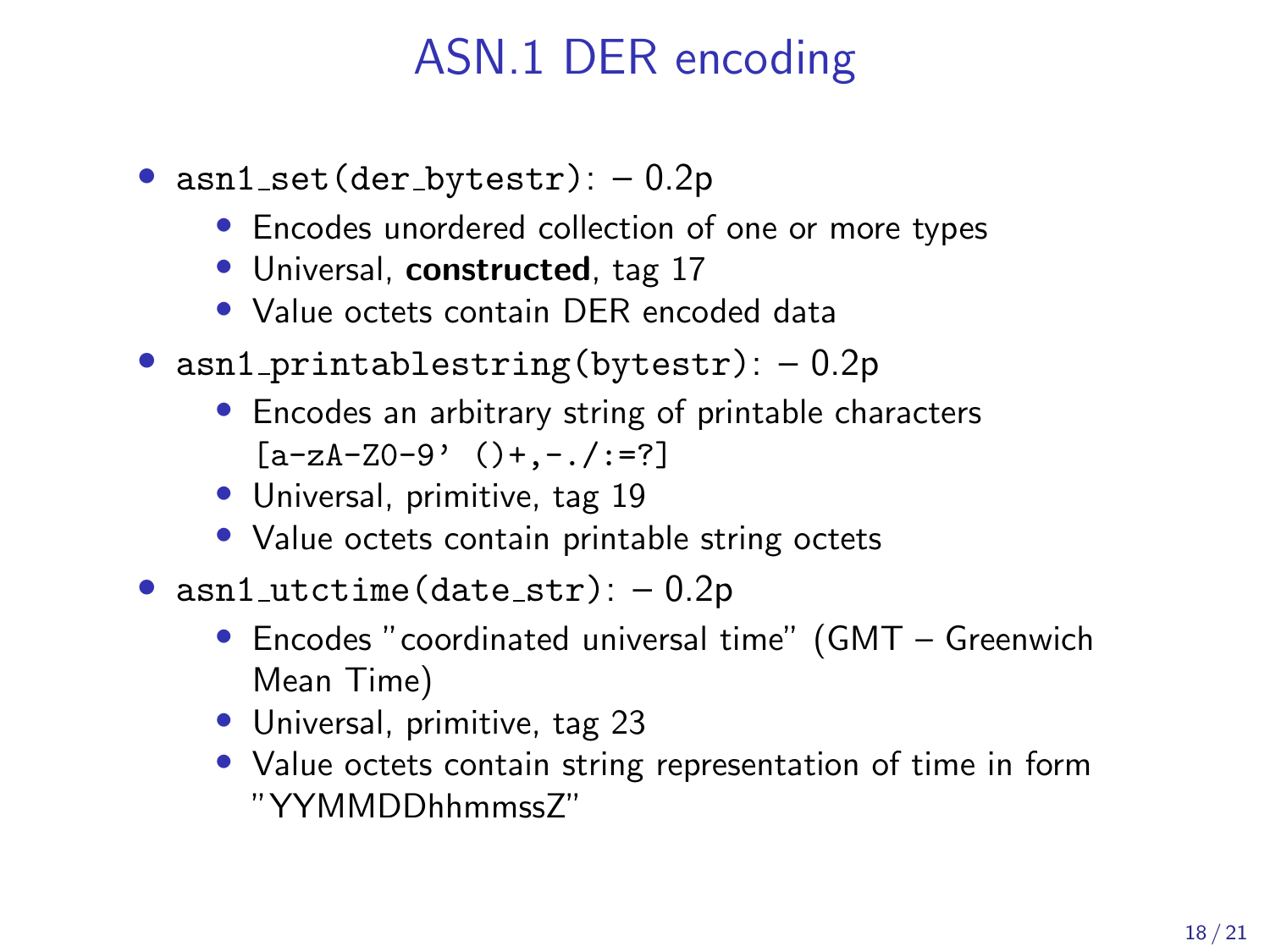# ASN.1 Tagging

ASN.1 notation may be ambiguous:

```
Ambiguous ::= SEQUENCE {
  val1 INTEGER OPTIONAL,
  val2 INTEGER OPTIONAL
}
```
Unable to decode if encoded structure contains only one value!

```
Fix is to tag the values:
unambiguous ::= SEQUENCE {
  val1 [1] IMPLICIT INTEGER OPTIONAL,
  val2 [2] EXPLICIT INTEGER OPTIONAL
}
```
- IMPLICIT overwrites the existing type byte of TLV
- EXPLICIT prepends type and length bytes (encapsulates original TLV)

[http://powerasn.ncottin.net/download/ASN1\\_Tagging.pdf](http://powerasn.ncottin.net/download/ASN1_Tagging.pdf)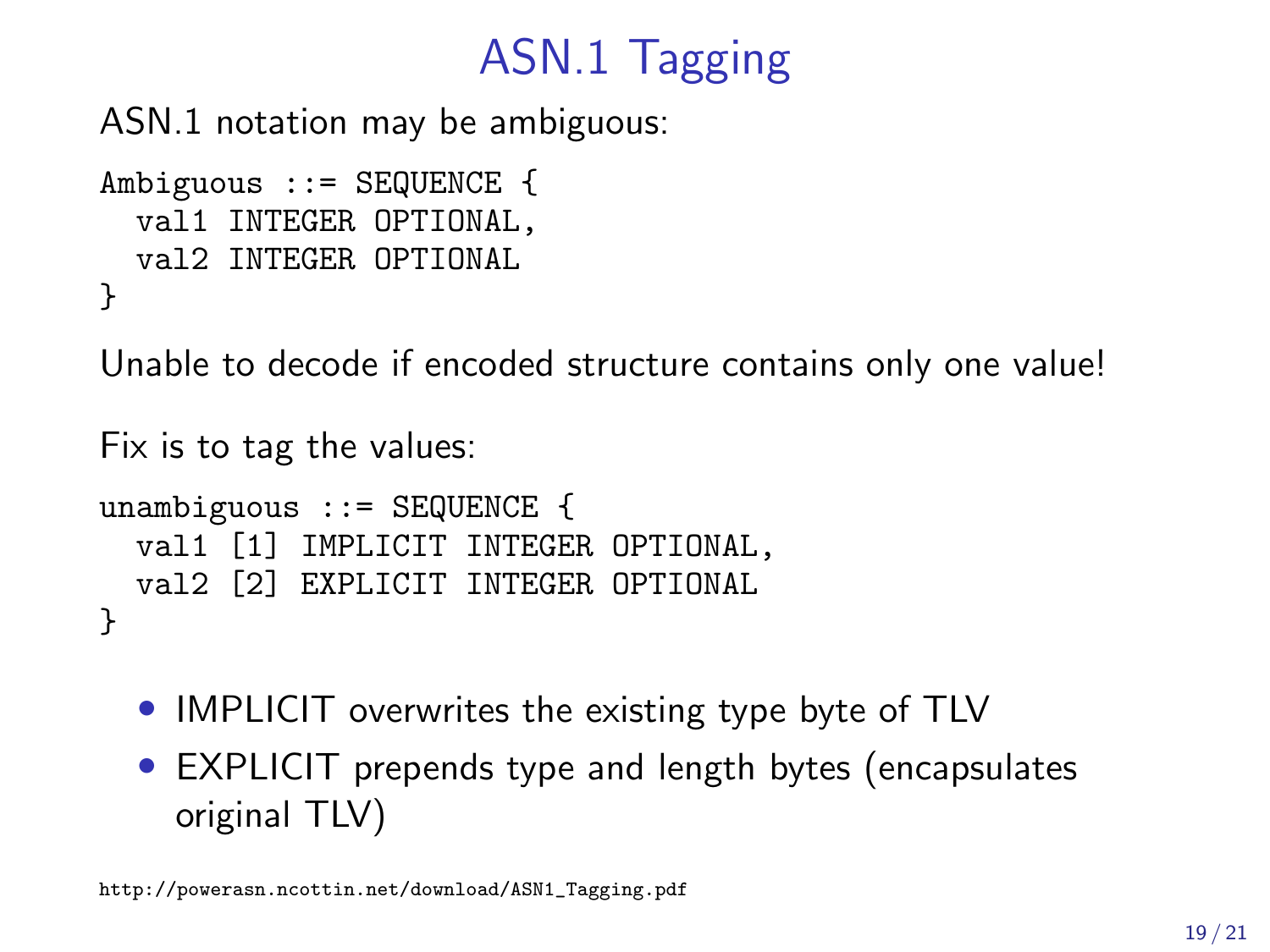• asn1\_tag\_explicit(der, tag):

- Tags/encapsulates any data type
- Context-defined, constructed, tag  $n$  (5 rightmost bits)
	- No need to implement support for tag  $> 30$
- Value octets contain DER-encoded data

```
>>> asn1 = asn1_tag_explicit(asn1_sequence(asn1_null()), 5)
>>> open('asn1', 'w').write(asn1)
```

```
$ dumpasn1 asn1
  0 \t 4: 51 \t 62 2: SEQUENCE {<br>4 0: NULL
    0: NULL
       : }
       : }
```